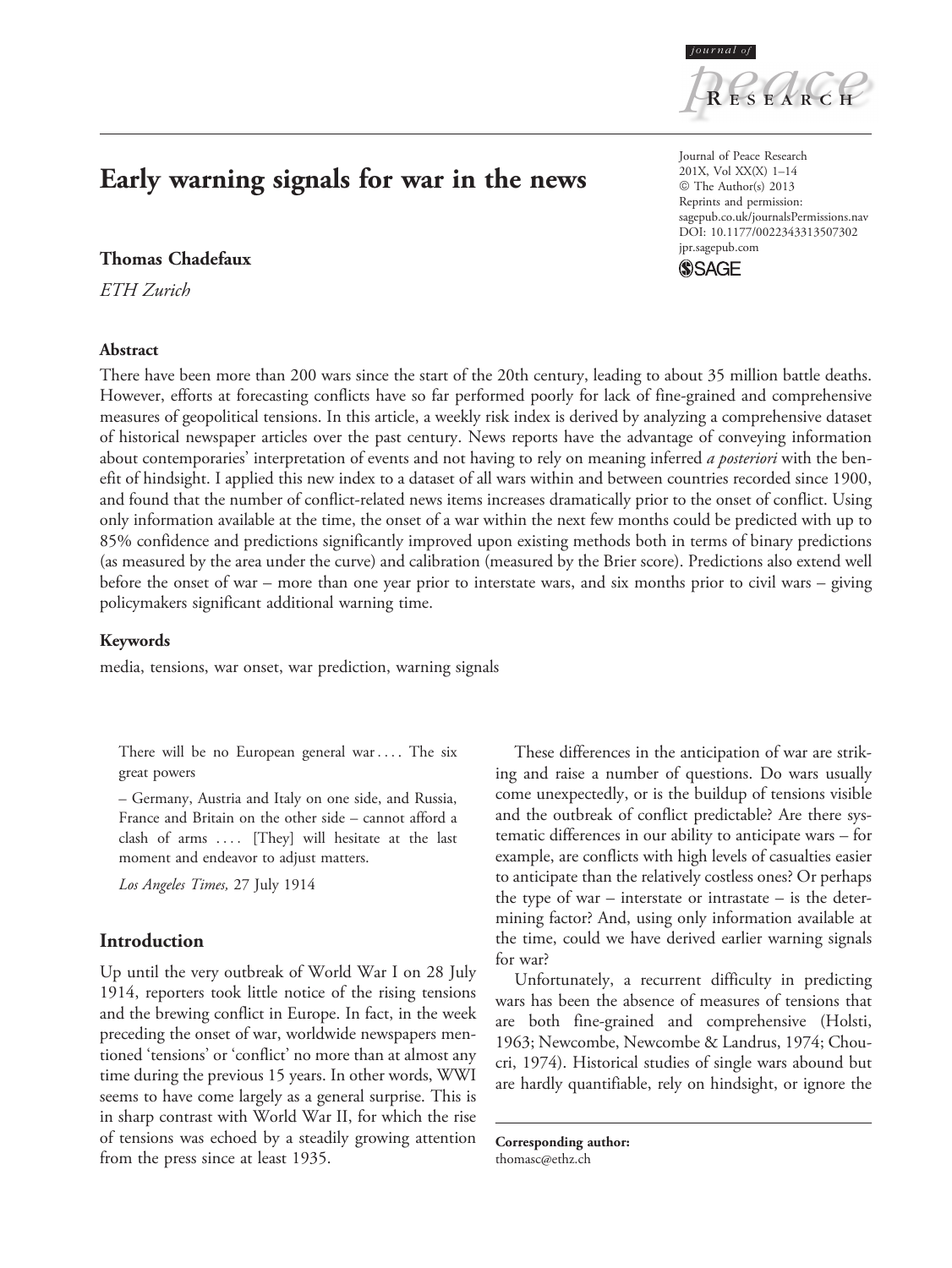equally important cases in which war did not occur (Leetaru, 2011). Others have focused on the conditions that are most conducive to war, but the indicators used are typically yearly, thereby missing the escalation of tensions and the timing of the conflict outbreak (Beck, King & Zeng, 2000, 2004; De Marchi, Gelpi & Grynaviski, 2004; Gleditsch & Ward, 2011). In addition, these indicators are often poorly harmonized across countries, and their estimation (e.g. military spending) might depend on the government's goodwill or strategic interests. Finally, they cannot reliably measure the *perceived* reality of the time. Contemporaries may have been oblivious to real risk factors or, on the contrary, might have imagined them where none existed (Holsti, 1963).

To fill this gap I derived, for a large number of countries and times, a comprehensive estimate of tensions – a situation of stress and latent hostility – within and between countries. Tensions were estimated by analyzing a large dataset of historical newspaper articles. The press is an ideal source of information because it provides fast, accurate and in-depth coverage of rising tensions throughout the world. Pre-conflict escalations (Senese & Vasquez, 2010; Moul, 1988; Siverson & Tennefoss, 1984) and the process of offers and counter-offers, threats and signalling associated with it (see Powell [2002] for a review) should be partly observable by contemporaries and relayed in the media, whose reputation is based upon the provision of accurate information. A database of news reports also avoids the problem of hindsight by using only information available at the time. Finally, newspapers have an important advantage over event-base data: they can report tensions even when no actual event occurred (and hence nothing is recorded in the MID or COPDAB data). Conversely, an event might occur but not be perceived as significant by its contemporaries. In other words, news reports convey information about contemporaries' interpretation of events – or the absence thereof – and not an event description from which meaning needs to be inferred a posteriori with the benefit of hindsight.

The resulting dataset is a fine-grained and direct proxy for the evolution of tensions in each country. It is used here to derive an estimate of the probability of a coming war, which is then tested on existing conflict datasets – including all inter-, intra- and extrastate conflicts recorded with a starting date from January 1902 to December 2001.

Four main questions are addressed in this article. First, do newspaper articles report growing tensions, or does war usually come as a surprise? Second, can a reliable risk-index be derived from an analysis of

newspapers? And would this index improve upon predictions made using only yearly variables such as military spending or regime type? Third, are different types of war – inter- or intrastate, large or small – better predicted than others? Finally, how much warning time can news provide?

The article proceeds in four steps. I first review the relevant literature on predicting conflicts. I then introduce new data on tensions collected by analyzing a large database of newspapers and discuss the conflict data on which the tensions estimates will be tested. I then present evidence that the number of reports about tensions typically rises well ahead of a conflict, and that the number of conflict-related news items is a significant predictor of conflict. Finally, I show that early warning signals can be derived from these data and used as reliable predictors of wars, using only information available at the time. I also analyze the type of war best predicted – by type and casualties – and how far ahead of time metrics about news items can provide information.

# Measures of geopolitical tensions

There is a general tradeoff in existing measures of tensions between breadth – the extent of their temporal or geographic coverage – and depth – the data's coarseness (e.g. daily vs. yearly). For example, historical studies of single wars are invaluable for their depth of information and level of analysis, but are highly time-consuming and usually rely on hindsight – ignoring the dogs that did not bark. Thus, of the hundreds of books about World War I, only a few focus instead on the absence of outbreak in 1913.

At the other end of the depth–breadth scale, the international and comparative conflict literature has taken a more systematic approach to the measurement of geopolitical risk by deriving the *conditions* most conducive to war. Arms races (Glaser, 2000), longstanding territorial rivalries (Huth, 1998), large and rapid shifts in power (Powell, 2004) or rough terrain (Fearon & Laitin, 2003) are some of the factors that have been associated with an elevated risk of conflict, either internationally or domestically. This approach has the advantage of identifying the root causes of tensions in data with a very large time and geographic span, and some of these variables are incorporated in the present models. However, the indicators used are typically yearly, thereby missing important parts of the escalation and the timing of the conflict outbreak, and they might be imprecise or even manipulated (Lebovic, 1998, 1999).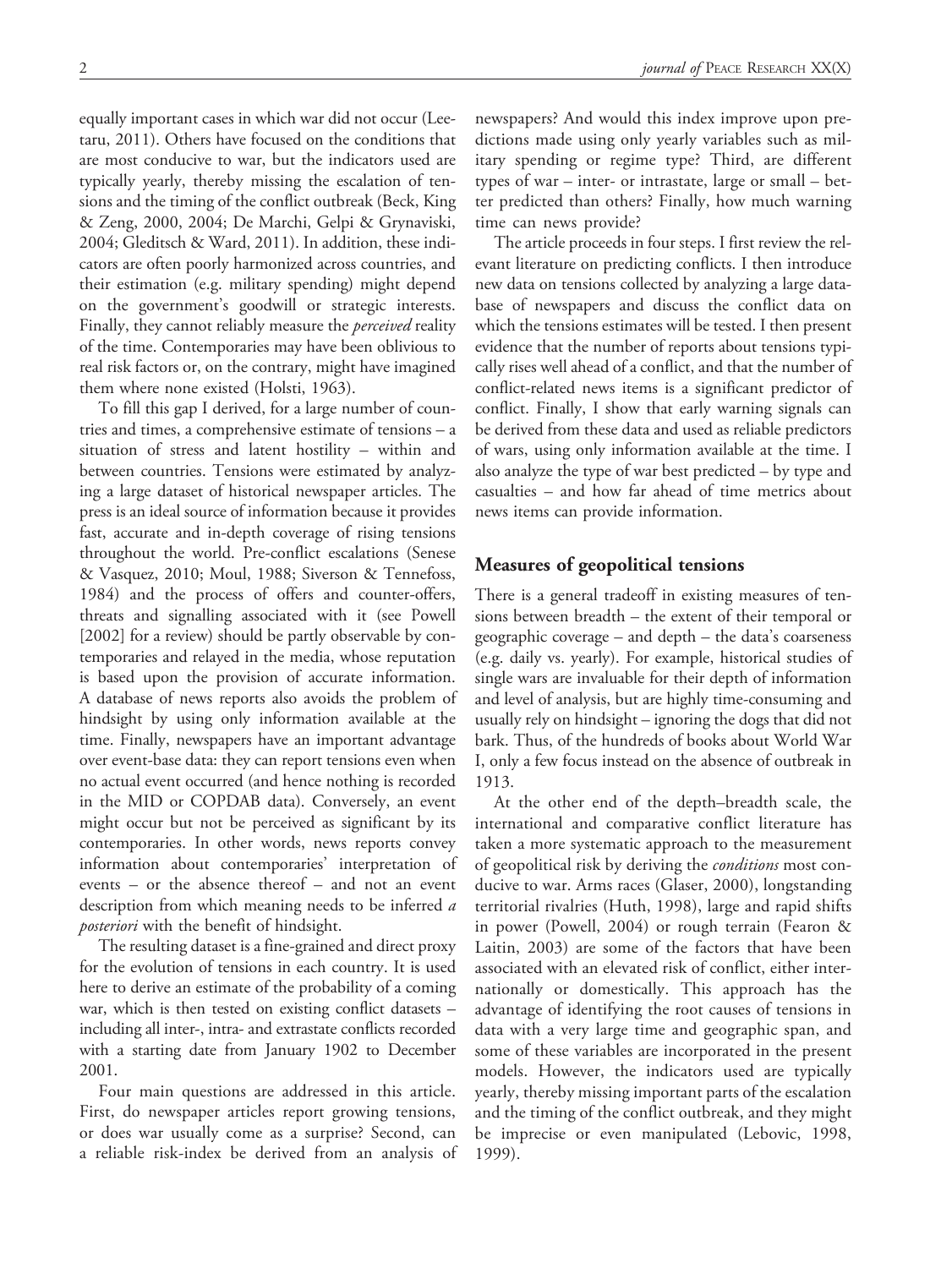Others have attempted to quantify tensions more directly. Thus the Conflict and Peace Data Bank is a 'library of daily international and domestic events or interactions' (Azar, 1980) and the World Events Interaction Survey 'a record of the flow of action and response between countries (as well as non-governmental actors, e.g. NATO) reflected in public events reported daily in the New York Times from January 1966 through December 1978' (McClelland, 1984). While these data document relevant events such as international border clashes or domestic press censorship with sufficient frequency and detail, coding is labor-intensive and the data's time coverages are, as a result, limited (see also Weidmann & Ward [2010] and Bernauer & Gleditsch [2012] for more recent efforts).<sup>1</sup> A more systematic coding effort is by King & Lowe (2003), but the time span is limited and only interstate wars are covered.

The literature on forecasting also suffers from the trade-off between breadth and depth. Predicting conflict has recently received increasing attention, whether it be for interstate wars (Beck, King & Zeng, 2000; Ward, Siverson & Cao, 2007), civil wars (Ward, Greenhill & Bakke, 2010), or other political disruptions, from state failure to political instability, genocides, human rights violations or ethnic conflicts (Schneider, Gleditsch & Carey, 2010; Bueno de Mesquita, 2009; Goldstone et al., 2010). Some work has focused on predicting the evolution of a particular conflict (Pevehouse & Goldstein, 1999; Schrodt & Gerner, 2000), sometimes using fine-grained data (Bosler & Schneider, 2011), but the time span used is limited, and the external validity of these studies is difficult to assess. Similar problems affect prediction markets (Wolfers & Zitzewitz, 2006; Berg, Nelson & Rietz, 2008). More recent projects such as Swisspeace's FAST project or the European Media Monitor project also gather large amounts of media data for the purpose of developing early warning signals, but typically focus only on the recent past and on different subjects (e.g. threats to public health). Game-theoretic approaches have also yielded encouraging results (Bueno de Mesquita, 2002; Feder, 2002), although they are usually poor at predicting the timing of a particular event. Moreover, they typically rely on detailed information from issue or area experts, so that their generalizability remains unclear.

While these problems have long been recognized (Holsti, 1963; Newcombe, Newcombe & Landrus, 1974; Choucri, 1974), there still exists no fine-grained,

comprehensive data of tensions. An aggregate analysis of news articles can serve such a function.<sup>2</sup> The aim here is to develop an index that is both broad in time and space and fine-grained. In addition, I demonstrate the validity of the index derived by showing its ability to correctly predict wars over the past 100 years. This test of the index could validate its use as a proxy for tensions, so that it could be used to address further questions that have so far eluded researchers for lack of fine-grained and long-term data.

# The data

#### Measuring tensions

To estimate domestic and international tensions, I relied on Google's database of newspapers, Google News Archive.<sup>3</sup> This wide collection includes a large proportion of all English-speaking newspapers, ranging from major publications such as the New York Times, the Washington Post or the Guardian, to more obscure local ones such as California Oil Worker or the Cambridge City Tribune.<sup>4</sup> In all, the database spans more than 200 years and consists of over 60 million pages. It also includes as subsets major providers of news archives such as Proquest Historical Newspapers, thereby making it the world's largest database in terms of the number of articles referenced. This comprehensiveness has the added advantage of smoothing out any particular newspaper's biases, such as those caused by their geographic location (Thai newspapers, say, might not have written as much about WWI as Germany's), their political orientation (conservative or liberal) or their substantive focus (politics, economics or art).

Within this data, the entire text of every article was searched for every week from 1902 to 2001 (data prior to 1902 in Google's database were less reliable; MID data from the CoW project stop in 2001). I then counted the number of articles mentioning a given country, together with a set of keywords typically associated with tensions. The list of keywords, generated using a

 $^{1}$  1948–78 for COPDAB, and 1966–78 for WEIS.

 $2$  Deutsch's idea that a careful analysis of the media could yield early warning signals for interstate conflicts (Deutsch, 1957; George, 1956) is relevant here. His insight was exploited systematically by Hunt (1997), who provides a methodology for identifying a regime's intention to launch a conflict in advance of the actual initiation using media analysis. However, his strategy also involves significant human coding and, as a result, Hunt's analysis is largely limited to positive cases – examining the pattern of editorials prior to wars or crises.

<sup>&</sup>lt;sup>3</sup> See http://news.google.com/archivesearch.

<sup>4</sup> See http://news.google.com/newspapers for a partial list.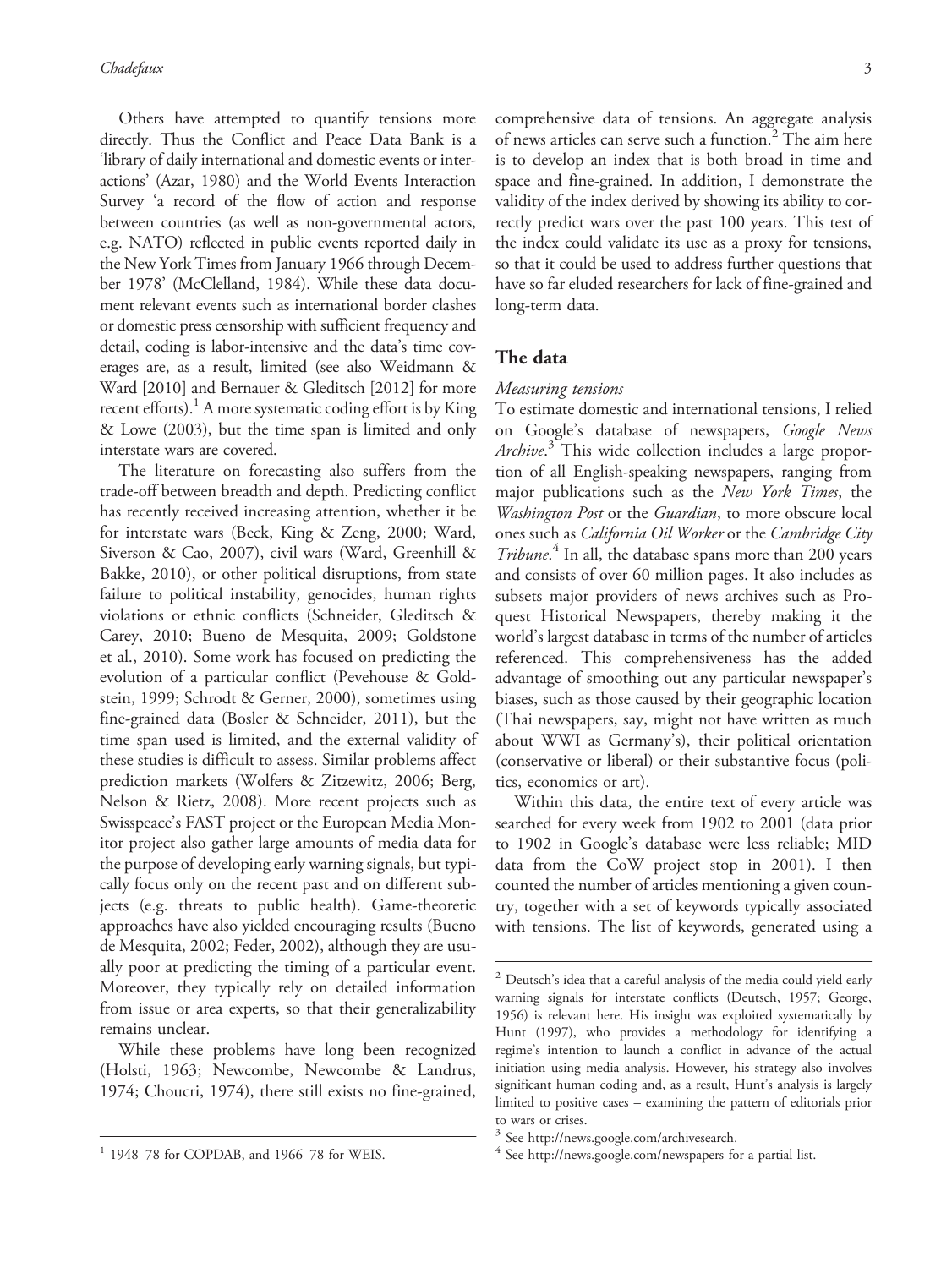thesaurus to avoid any personal or linguistic bias, is the

following: tension(s), crisis, conflict, antagonism, clash, contention, discord, dissent, disunion, disunity, feud, division, fight, hostility, rupture, strife, attack, combat, shell, struggle, fighting, confrontation, impasse. Thus, a sample search would be 'France AND tensions OR crisis OR conflict ... ' for newspapers published between 22 July and 29 July 1914.<sup>5</sup> This search yielded six results, indicating that six newspaper articles mentioned at least one of the keywords in their text. This procedure was repeated for every week from 1 January 1902 to 31 December 2001, and for every country included in the Correlates of War dataset (Correlates of War Project, 2008).<sup>6</sup> The resulting dataset consists of 100 years worth of weekly time series for 167 countries.<sup>7</sup>

Examples of search results include positive hits such as: 'Sir Edward Grey seeking conference to avert a general *conflict*. France and Italy agree' (New York Times, 28 July 1914, emphasis added); 'Conditions that never before were witnessed in the foreign exchange market here resulted yesterday from the possibility of the trouble between Serbia and Austria involving France .... in such a crisis' (New York Times, 28 July 1914, emphasis added). However, the dataset remains imperfect. For example, a sentence such as 'oil revenues surge in Norway due to an increased risk of war in Iraq' would mistakenly be coded as an increase in tensions for Norway, as well as Iraq.

Moreover, this crude search does not allow us to determine who will fight with whom. We might for example infer that both France and Germany are experiencing tensions, but not whether these tensions are in relation to one another, to a third country, or simply happen to spike at the same time for altogether different reasons. In addition, while the index does improve our ability to predict all types of war, it is not a tool to predict

the type of war that will occur. It simply tells us whether a conflict will occur at all – not its type or its participants. Moreover, although the entire text can be searched for specific keywords or sentences, legal access limitations imply that the content cannot be processed for more complex analyses (in contrast to King & Lowe [2003]). Thus, 'war will not occur' increases the estimate of tensions to the same extent as 'war will occur'.<sup>8</sup> Yet, a newspaper contributor writing about her belief that a conflict will not break out still reveals existing concerns that need to be dispelled and, as such, should be treated as a sign of tensions.

Finally, some rare mistakes were detected in Google's article-dating algorithm (only two such errors were found, both related to WWI). For example, an article reporting on World War I commemorations between France and Germany in 2000 might mention 28 July 1914 in its body, leading Google's classification algorithm to wrongly assume this was published in 1914. However, the predictions of WWI only use data up to the week prior to conflict, so that this isolated erroneous entry on 28 July 1914 does not affect the predictions for this war.

While the data could certainly be improved in the future, they are to my knowledge the most comprehensive, systematic and uniform estimate of tensions throughout countries, and I show that even the simple count used here already produces substantial results.

## Conflicts

Conflicts can be broadly categorized according to their scale and the actors involved. First, conflicts range from aggressive speeches to the simple display of force to fullscale wars with thousands of deaths. Second, they can involve only states ('interstate conflicts'); one state against rebel groups (civil war or 'intrastate'); or states with non-state armed groups with no defined territorial base (extrastate wars) (Sarkees & Wayman, 2010).

I study the rise of tensions for all militarized conflicts included in the Correlates of War (CoW) or the MID data (Sarkees & Wayman, 2010; Faten, Palmer & Bremer, 2004).<sup>9</sup> This includes all inter-, intra- and extrastate conflicts recorded with a starting date of January 1902 to December 2001 (see Table I for a breakdown). Note

<sup>&</sup>lt;sup>5</sup> More details on the search string and URL used can be found in the online appendix.

<sup>6</sup> The list of countries includes only those that still exist today and therefore excludes countries such as Austria-Hungary.

 $7$  Undoubtedly, the list remains ad hoc, and another set of keywords may better measure tensions or predict conflict. To ensure the results' robustness, I have therefore collected counts of news items for other sets of words (but only for a limited set of countries, given the computational challenges involved). Overall, no significant qualitative differences were found in the results. For example, using only tensions as a keyword led to a lower total number of news items (since it excludes all news articles mentioning for example conflict but not tensions), but to a time series highly correlated with ours.

<sup>&</sup>lt;sup>8</sup> This limitation could be circumvented by relying on full-text databases such as Proquest Historical News, but their scope is far more limited than Google News Archive.

 $9<sup>9</sup>$  See Intrastate war data v4.1, interstate war data v4.0 and version 3.0 of the Extra-State War data set; MID v3.0.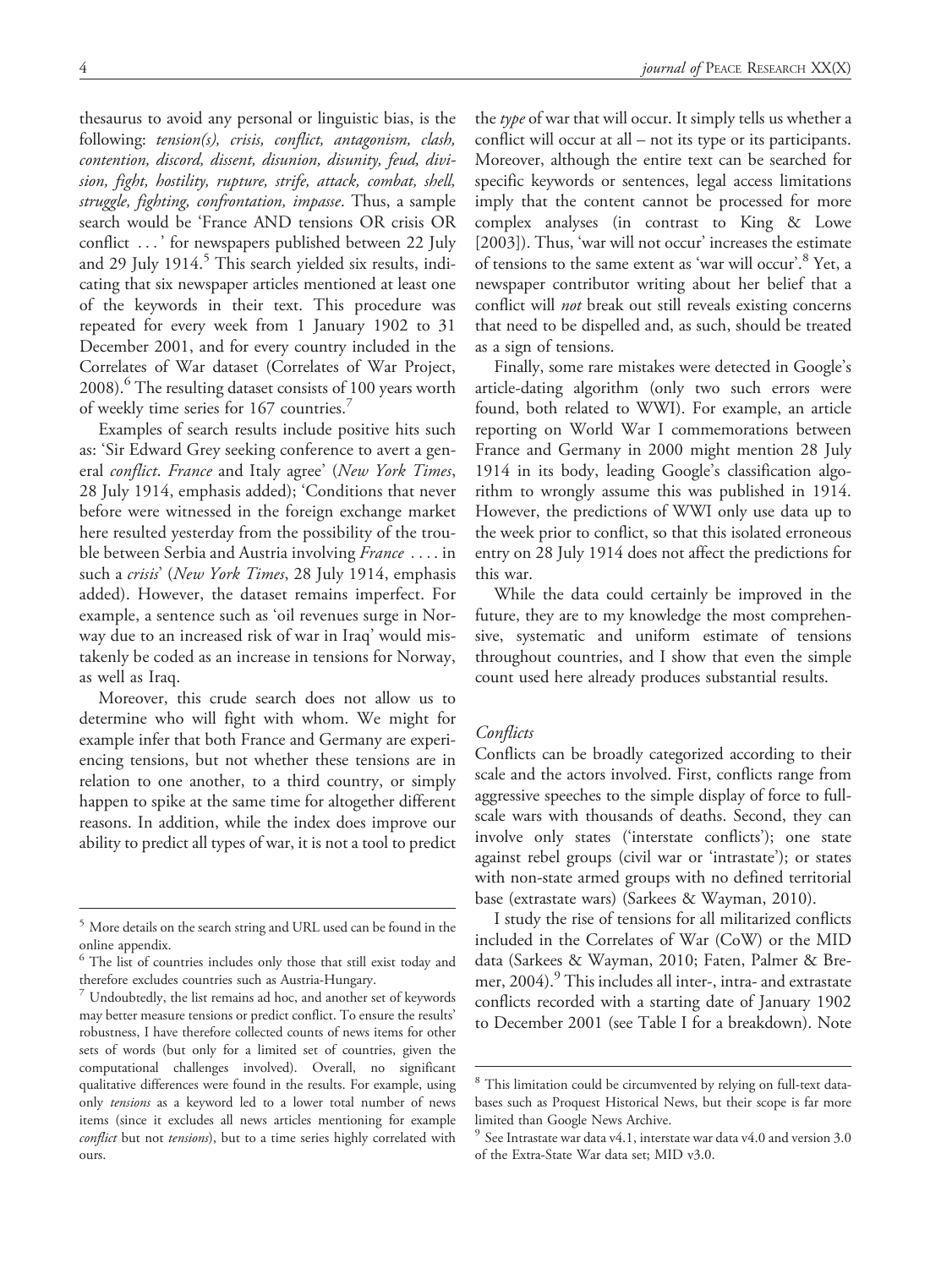|                 |                                   | Battle deaths          |                      |       |  |  |
|-----------------|-----------------------------------|------------------------|----------------------|-------|--|--|
| Type            | $\langle 1,000 \ (minor) \rangle$ | $(1-10,000)$ ('small') | $10,000 + ('major')$ | Total |  |  |
| Interstate wars | 4,045                             | 145                    | 30                   | 4,220 |  |  |
| Intrastate wars | $\theta$                          | 201                    | 33                   | 234   |  |  |
| Extrastate wars |                                   | 21                     |                      | 29    |  |  |
| Total           | 4,048                             | 367                    | 68                   | 4,483 |  |  |

Table I. Frequencies of country-events (1902–2001) by conflict type and battle death count

A country-event is coded as 1 for every week in which a conflict breaks out (but not for an ongoing conflict), 0 otherwise.



Figure 1. Median weekly number of conflict-related news items as a function of time to conflict

a. Evolution by war size. Major wars have at least 10,000 battle deaths; small wars have  $[1000, 10000)$ ; minor wars have less than 1,000.

b. Evolution by war type: interstate and intrastate wars with at least 1,000 battle deaths.

also that country-conflicts are used, which implies that World War I includes an entry for all 15 participants listed in the CoW data. In total, this means that the dependent variable is composed of 4,952 wars, broken down by type and casualty levels as reported in Table I. This variety will test the ability of the present measure of tension to announce not only large-scale interstate wars, but also bloodless domestic conflicts.

# Conflict-related news items signal geopolitical risk

#### Bivariate relationship

The average weekly number of conflict-related news items (mode  $= 0$ , mean  $= 28.28$ , median  $= 6$ , s.d.  $= 126.92$ ) varies considerably in time – for example increasing in the United States from an average of 28 in the 1900s to 209 in the 1990s – and space – ranging from 0.12 for Suriname to 376 for Georgia. However, conflict-related news counts dramatically increase in the months and years preceding conflict, and rapidly recede thereafter (see Figure 1).

This trend applies independently of war size (casualties) or type (inter- or intrastate). The pattern emerges remarkably early: a visible upward trend appears at least three to five years before large wars, and two to four years before minor wars. Unsurprisingly, I also find that the number of conflict-related news items is much higher within the year that precedes the outbreak of war than at other times, for wars of any scale or type (see Table II).

Yet, the number of conflict-related news items may simply reflect changes in other variables (e.g. military spending) and hence would not carry additional information. Moreover, it does not inform us about the evolution of the number of conflict-related news items in cases where war does not occur. I therefore tested the specific explanatory power of news with a logistic regression model to which, in addition to conflict-related news counts, I added potentially confounding variables.

# Multivariate analysis The following standard logit model was fitted:<sup>10</sup>

<sup>&</sup>lt;sup>10</sup> Note that a standard logit is used here, without correcting for biases associated with rare events, because the dependent variable – the occurrence of a conflict within the next three months – actually occurs in about 13% of cases (though it is rarer for wars involving a larger number of casualties).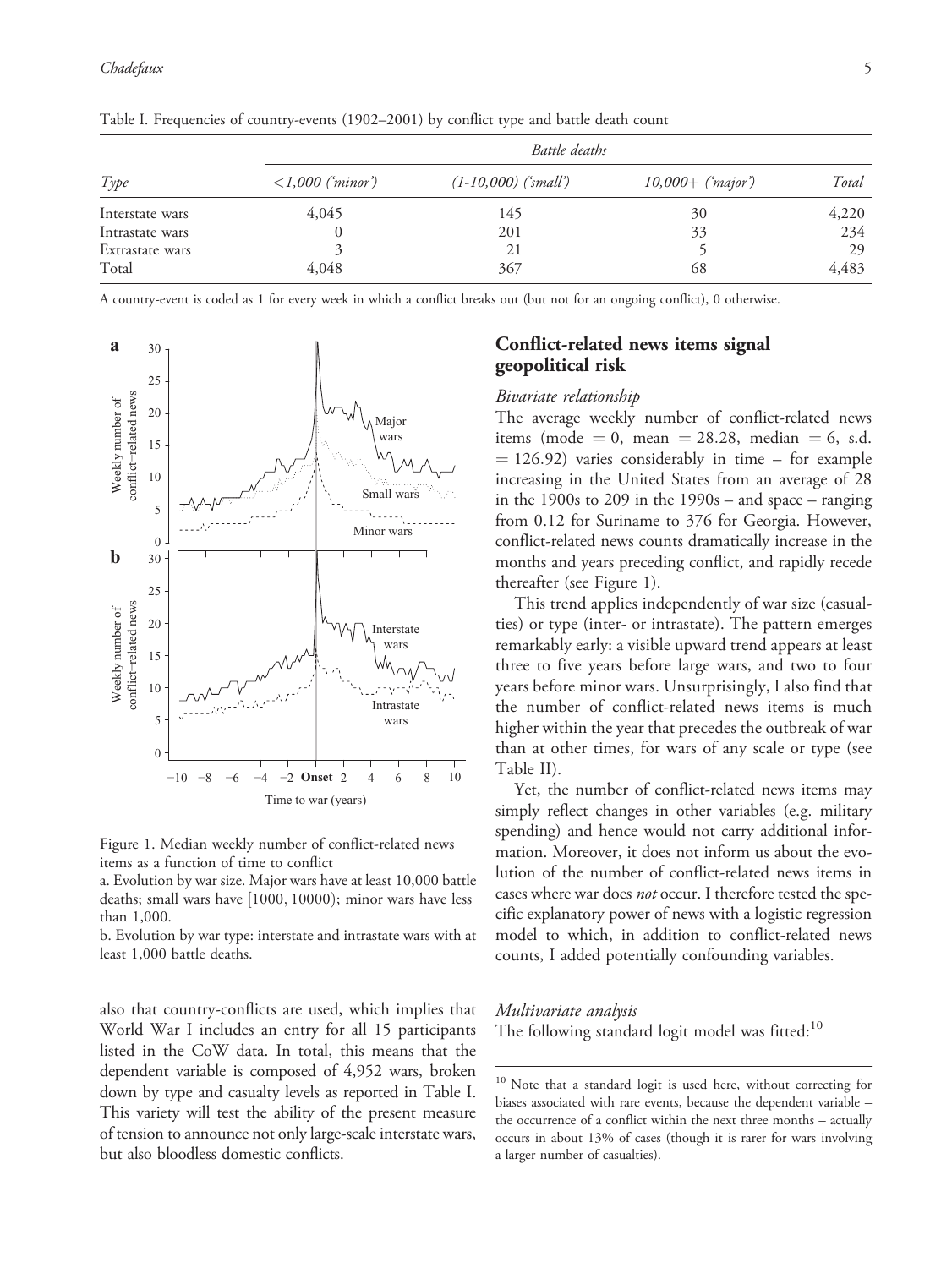| Conflict type    | W  | W |                        | n <sub>1</sub> | n <sub>2</sub> | p (one-tailed) |
|------------------|----|---|------------------------|----------------|----------------|----------------|
| All events       |    | 4 | $1.790 \times 10^{10}$ | 97,686         | 328,008        | < 0.001        |
| Interstate wars  | 15 | 6 | $2.166 \times 10^{9}$  | 6,809          | 503, 587       | < 0.001        |
| Intrastate wars  | 11 |   | $3.534 \times 10^{9}$  | 12,357         | 477, 625       | < 0.001        |
| Large-scale wars | 13 | 6 | $1.408 \times 10^{9}$  | 4,676          | 496,601        | < 0.001        |
| Small wars       | 11 |   | $4.594 \times 10^{9}$  | 16, 491        | 467, 973       | < 0.001        |
| Minor wars       |    |   | $2.075 \times 10^{10}$ | 104, 697       | 354,004        | < 0.001        |

Table II. Comparison of the median number of conflict-related news items one year prior to war and its overall median

Mann-Whitney U statistic comparing the median number of conflict-related news items within the year preceding war  $(W)$  to its median during weeks not within one year of a conflict  $(\overline{W})$ , for various categories of conflict. We use the Mann-Whitney U statistics instead of the typical t-test because of the skewed distribution of the number of conflict-related news items. However, similar results hold with the t-test.

$$
\mathbb{E}[Y_{it}|X_{it}]=1/(1+e^{-\beta X_{it}}),
$$

where  $Y_{it} \in \{0, 1\}$  is the occurrence or not in country i and at time  $t$  of a war within the next three months,  $\beta = [\beta_0, \beta_1, \ldots, \beta_k]$  is a vector of coefficients, and  $\mathbf{X}_{it}$ is a matrix of explanatory variables which, in addition to conflict-related news, includes other variables that are likely to affect a country's odds of experiencing a conflict: a variable measuring a country's national material capabilities using the Composite Index of National Capability (Cinc) from the Correlates of War (Singer, Bremer & Stuckey, 1972).<sup>11</sup> A variable measuring the yearly change in a country's Cinc was also included to account for the explanation that large and rapid shifts in power can lead to war (Organski & Kugler, 1981; Chadefaux, 2011). The effect of political regime types (e.g. democracy vs. autocracy) on the probability of war has also been the subject of much research (Ray, 1998). A Polity variable (Marshall, Jaggers & Gurr, 2010) was therefore also added.

I also included the total number of news items in the world (World news) and its interaction with news counts at the state level to control for the fact that increases in conflict-related news in one country do not necessarily indicate an increase in tensions, but might simply reflect a general trend (for example because the total number of news articles is skewed toward more recent years).

Finally, I included a variable measuring the number of weeks since the last conflict (Peace weeks) as a measure of temporal dependence, as well as the square and cube of this variable (see Beck, Katz & Tucker [1998] and Carter & Signorino [2010]). This variable controls for the possibility that conflict is more likely to erupt after previous disputes than after a long period of peace.<sup>12</sup>

Several models were tested. Model 1 is the baseline model, including only a constant and the 'time since conflict' variables. Model 2 adds the weekly number of conflict-related news items to Model 1, but no control variables. Model 3 is the 'structural' model, including variables that have been found to be important predictors of conflict in the literature (but not conflict-related news). Model 4 includes all control and interaction variables described above, together with conflict-related news.

The results of the multivariate model confirm the results of the simple correlation described above. The risk of war significantly increases with the number of conflict-related news items, even after controlling for the structural variables described above. This result applies whether conflict is defined as events with more than 10,000 battle deaths; those with deaths between 1,000 and 10,000; or those with less than 1,000 deaths. It also holds regardless of war type, for interstate, intrastate and extrastate wars alike (see Tables III and IV).

# Out-of-sample predictive power of news

While an increased number of conflict-related news items signals a higher risk of war, forecasting wars remains a needle in a haystack problem. A better test of the value added

<sup>&</sup>lt;sup>11</sup> Studies have suggested that neural networks might yield better predictions than simple logits (Beck, King & Zeng, 2000). However, I chose the standard logit here because it is more transparent and easier to interpret (De Marchi, Gelpi & Grynaviski, 2004). The goal is not to generate the most accurate prediction but rather to show in the simplest manner that the introduction of a simple estimate of tensions yields highly improved predictive results, when compared to a model without such an index. I expect this improvement to apply to more complex models, which would actually be able to make better use of the additional information offered by the 'news' variable. Finally, the method is most likely irrelevant, as all three models are estimated using the very same method.

<sup>&</sup>lt;sup>12</sup> Other variables (e.g. GDP per capita, population size or ethnic cleavages) may be important predictors for conflict, but they are rarely available prior to 1945. In addition, some of the variables used here (e.g. Cinc) include variables that can act as proxies for these variables (e.g. proportion of urban population as a proxy for GDP per capita).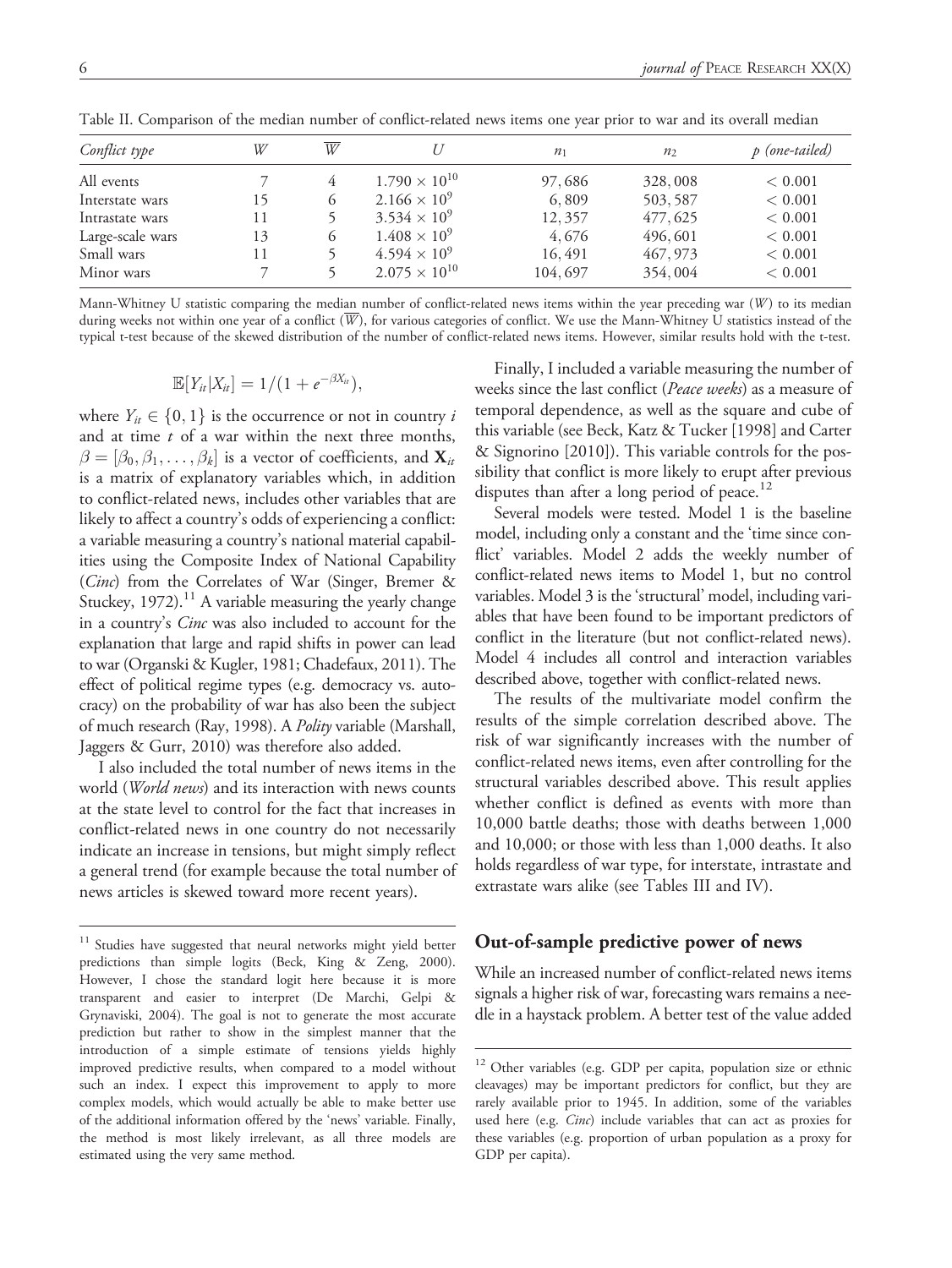|                                                                                                                                                                                                                                 | Model 1                                  |                                      |                                                        |                                               | Model 3                                                                                          |                                                                                | Model 4                                                                                                                                       |                                                                                                                 |
|---------------------------------------------------------------------------------------------------------------------------------------------------------------------------------------------------------------------------------|------------------------------------------|--------------------------------------|--------------------------------------------------------|-----------------------------------------------|--------------------------------------------------------------------------------------------------|--------------------------------------------------------------------------------|-----------------------------------------------------------------------------------------------------------------------------------------------|-----------------------------------------------------------------------------------------------------------------|
|                                                                                                                                                                                                                                 | <i>(Baseline)</i>                        |                                      | Model 2                                                |                                               | <i>('Structural')</i>                                                                            |                                                                                | (News')                                                                                                                                       |                                                                                                                 |
| Const.<br>Time since conflict<br>Time since conflict <sup>2</sup><br>Time since conflict <sup>3</sup><br>News (lag)<br>War ongoing<br>Cinc (lag)<br>Power Shift<br>Polity (lag)<br>World news (lag)<br>News $\times$ world news | $-1.332***$<br>$-0.001***$<br>0.0<br>0.0 | (0.006)<br>(0.000)<br>(0.0)<br>(0.0) | $-1.720***$<br>$-0.001***$<br>0.0<br>0.0<br>$0.158***$ | (0.011)<br>(0.0)<br>(0.0)<br>(0.0)<br>(0.003) | $-1.683***$<br>$-0.001***$<br>0.0<br>0.0<br>$0.327***$<br>8.356***<br>$-7.732***$<br>$-0.006***$ | (0.009)<br>(0.0)<br>(0.0)<br>(0.0)<br>(0.011)<br>(0.115)<br>(1.135)<br>(0.001) | $-2.400***$<br>$-0.001***$<br>0.0<br>0.0<br>$0.486***$<br>$0.230***$<br>$6.153***$<br>$-5.958***$<br>$-0.007***$<br>$0.227***$<br>$-0.162***$ | (0.033)<br>(0.0)<br>(0.0)<br>(0.0)<br>(0.011)<br>(0.012)<br>(0.126)<br>(1.118)<br>(0.001)<br>(0.017)<br>(0.005) |
| Nagelkerke R-sq.<br>Likelihood-ratio<br><b>BIC</b>                                                                                                                                                                              | 0.114<br>27336<br>291568                 |                                      | 0.123<br>29585<br>289333                               |                                               | 0.141<br>33980<br>284977                                                                         |                                                                                | 0.152<br>36772<br>282224                                                                                                                      |                                                                                                                 |

Table III. Logit models of the onset of conflict within the next three months

Logit models regressing the onset of conflict of any size or type within the next three months against various variable combinations. The model with conflict-related news reported in the main text is Model 4. The 'structural' model is Model 3. The baseline model uses only a 'days since the last conflict' variable (Model 1). Standard errors are reported in parentheses;  $N = 475,715$ .  $*_p < 0.5$ ,  $*_p < 0.01$ .

Table IV. Logit models of the onset of different types of conflict within the next three months

|                                  | $\beta_{Neus}$    | <b>BIC</b> Baseline | <b>BIC</b> Structural | <b>BIC</b> News | LR test |
|----------------------------------|-------------------|---------------------|-----------------------|-----------------|---------|
| Any size/type                    | $.486**$ $(.011)$ | 291,566             | 284,977               | 282,223         | <.001   |
| Deaths $\in$ [1k,10 k)           | $.350**$ (.027)   | 53,365              | 52,918                | 52,380          | <.001   |
| Deaths $> 10k$                   | $.707**$ (.070)   | 16,059              | 15,867                | 15,644          | <.001   |
| Interstate $($ > 1 $k$ deaths)   | $.741**$ (.052)   | 20,013              | 19,808                | 18,972          | <.001   |
| Intrastate $($ 1 $k$ deaths)     | $.322**$ $(.033)$ | 38,387              | 37,892                | 37,775          | <.001   |
| Extrastate $($ 1 $\rm k$ deaths) | $.692**$ $(.180)$ | 4,669               | 4,698                 | 4,667           | <.001   |

Results of logit models using different dependent variables. The first column reports the coefficient for the 'News' (logged) variable. Thus, the top left number (.446) corresponds to the bolded cell in Table III.  $^*p < 0.5$ ,  $^{**}p < 0.01$ . The next three columns report the AIC statistic for the three main models (Models 1, 3 and 4) in Table III. The last column reports the likelihood ratio tests of the model including conflictrelated news (Model 4 in Table III) against the same model without conflict-related news. The likelihood ratio test is a method for hypothesis testing by which the fit of a dataset to a more complex model is compared with its fit to a simpler model using the likelihood ratio statistic (twice the ratio of the likelihoods of the two models). The improvement in fit is evaluated using a  $\chi^2$  distribution.

of the number of conflict-related news items is its ability to improve predictions. That is, can the probability of a coming war be better estimated using the measure of tensions derived from newspapers than without?

To evaluate the predictive power of the model, I computed a large number of out-of-sample predictions.<sup>13</sup> Using a randomly selected time  $t$  as a reference point, all prior data (i.e.  $[1902, t)$ ) were used as a 'learning' set from which the model's coefficients were derived. I then used these coefficients to derive out-of-sample predictions about the *following* year (i.e.  $[t + 1, t + 2]$ .<sup>14</sup>

<sup>&</sup>lt;sup>13</sup> Although a cross-validation approach (e.g. K-fold cross-validation) yields similar results here (see online appendix, Figure 1), it is not reproduced here because cross-validation can be problematic when the data are not independent (as is the case for time series), since leaving out an observation (or a group of them) does not remove all the associated information due to the correlations with other observations. Even worse in the case of time series, cross-validation implies using future information to predict the past.

<sup>&</sup>lt;sup>14</sup> Predictions start at  $t + 1$  – that is, I use a 'buffer' period of one year – to avoid any contamination from past data. Structural data being yearly, they are the same in, say, March 1995 as in December 1995. In other words, yearly data (e.g. military spending) from March 1995 already incorporate some of the information that will only become available later. This means that without this buffer period (i.e. if predictions were made from 15 March 1995 to 15 March 1996), I would actually be using future information. In practice, this makes little difference for the results.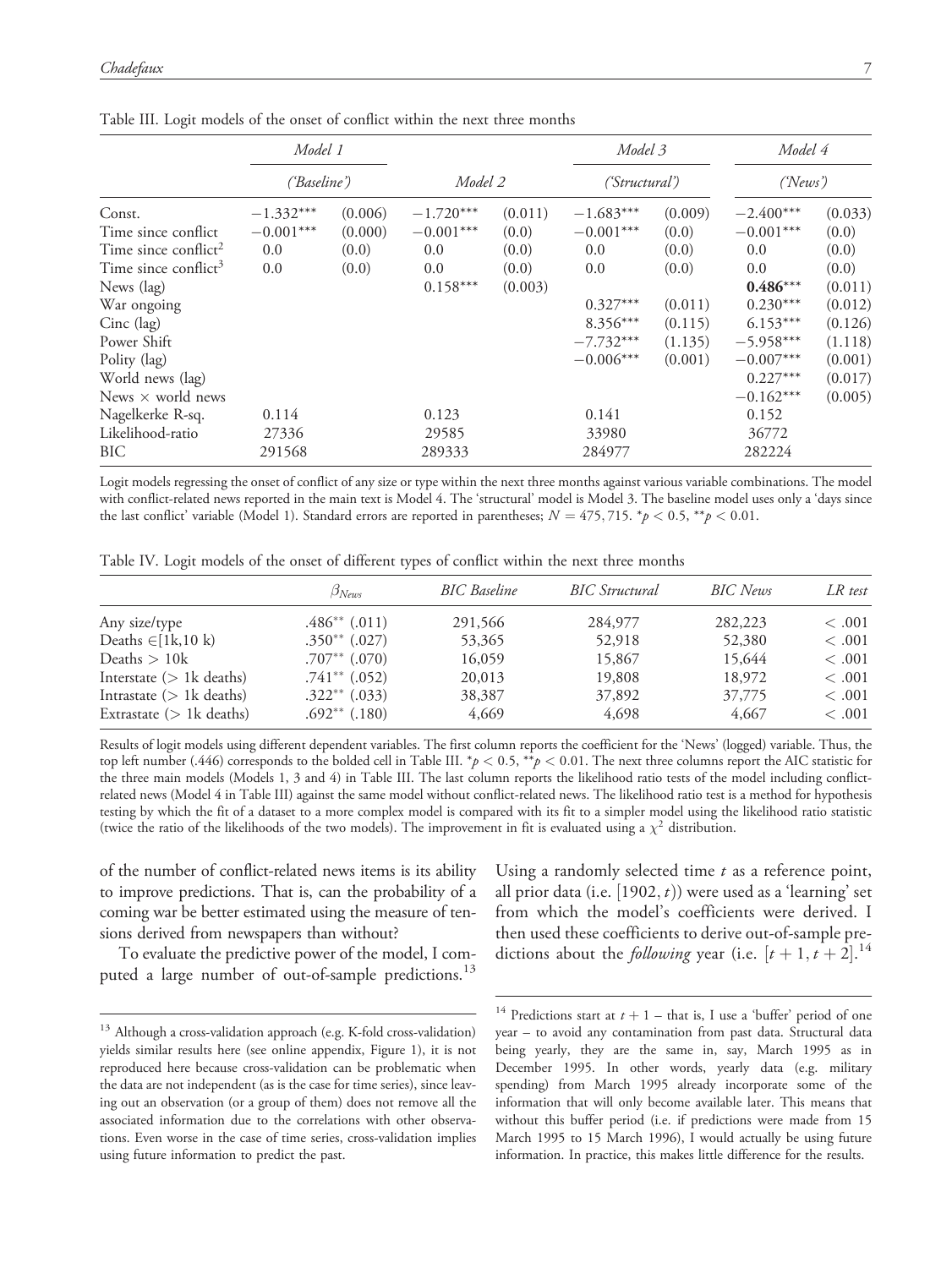|                         | Base | Structural | News |
|-------------------------|------|------------|------|
| Iraq, 1980-09-11        | 34.7 | 51.8       | 69.8 |
| Iran, 1980-09-12        | 34.7 | 28.6       | 90   |
| Syria, 1982-04-09       | 90   | 93         | 77.8 |
| Chad, 1986-11-06        | 20.7 | 32.4       | 76.4 |
| Lybia, 1986-11-07       | 20.7 | 33.3       | 80.3 |
| China, 1986-12-25       | 89   | 99         | 100  |
| Iraq, 1990-07-19        | 87   | 91         | 83.4 |
| Kuwait, 1990-07-21      | 17.6 | 41.5       | 52.9 |
| Yugoslavia, 1992-03-26  | 49.2 | 50.2       | 79.7 |
| Armenia, 1993-01-28     | 14.4 | 7          | 32.4 |
| Azerbaijan, 1993-01-28  | 14.4 | 15.4       | 37.4 |
| Eritrea, 1998-04-23     | 5    | 23.5       | 10.5 |
| Afghanistan, 2001-09-29 | 1.8  | 24.4       | 7.8  |
| Average                 | 36.9 | 45.5       | 61.4 |

Table V. Sample predictions in the week preceding interstate wars, 1980–2001

Sample predictions for the week preceding interstate wars with at least 1; 000 battle deaths over the period 1980–2001. Each cell is colorcoded according to the estimated risk quantile in which this prediction falls (white  $=$  [0,33) quantile; light grey  $=$  [33,66); dark grey  $=[66,100]$ . For most cases, the estimated risk is more often correctly estimated to be higher by the model with news than by either the structural model or the baseline model. However, war came as a surprise in two cases (Eritrea and Afghanistan).

This procedure was repeated with 200 random cutoff points  $t$ <sup>15</sup>

To gain some intuition for the results, I report in Table V predictions for the week prior to every interstate war over the 1980–2001 period (those for which I have complete data). Note that for all but two country-wars (Eritrea and Afghanistan), the predictions of the model with news indicate a higher risk than those of the structural model. The results are qualitatively similar for all types of war or if the time frame is extended to the entire 1920–2001 period.<sup>16</sup>

The predictive power of the resulting risk index can be evaluated more systematically along two main dimensions: first, its discriminating power – the ability to assign a higher probability to outcomes that occur than to those that do not. Second, the model's calibration shows its ability to assign subjective probabilities to outcomes that correspond to their objective probability – events with an estimated predicted probability of 20% should occur about 20% of the time. It is important to use both measures, as a model may have strong calibration but weak discrimination, or vice versa (see Steyerberg et al. [2010] for a review of the concepts of calibration and discrimination).<sup>17</sup> I review both measures in turn.

# Improved binary predictions

There are two main ways to evaluate the quality – the discrimination power – of binary predictions  $\hat{Y} \in \{0, 1\}.$ First, we might ask about the probability that a warning is issued given a forthcoming war,  $P(\hat{Y} = 1 | Y = 1)$ , or the absence thereof,  $P(Y = 1|Y = 0)$ . Answers to these questions can be addressed using the Receiver Operating Characteristic (ROC) curve. Conversely, the probability that a war occurs given a prior warning,  $P(Y = 1)$  $\hat{Y} = 1$ , is also of interest, and is addressed in the Precision-Recall curve.

Receiver operating characteristic curve. How often are warnings issued prior to wars, and how frequent are false warnings? Consider for example a threshold at the 99th percentile (i.e. an alarm is raised when  $\hat{Y}$  is greater than this value). In this case, the true positive rate  $(TPR = \frac{NbTruPositives}{NbPositives})$  for the model with news is 11.8% and the false positive rate  $(FPR = \frac{NbFalsePositives}{NbNegatives})$ is 0.97%. This is a large improvement over the predictions made by the model without news (TPR  $= 6\%$  only for the same FPR).

Clearly, the true positive rate and false positive rate depend on the cutoff chosen – the threshold above which a prediction  $\hat{Y} \in \{0, 1\}$  is labeled as a warning. I therefore calculated TPR and FPR for all possible values of the threshold, and plotted the results in an ROC curve (see Figure 2a). Visual inspection of the curve already reveals that the inclusion of the number of conflict-related news items in a model of conflict significantly improves binary predictions.

The improvement can be quantified by calculating the area under the ROC curve (AUC) (see Figure 2b) – a larger area implies a curve that is closer to the top left corner, and hence better binary predictions. In the case of interstate wars, for example, the area under the curve

<sup>&</sup>lt;sup>15</sup> The cutoff sampling was done with replacement, though this has little effect on the results.

<sup>&</sup>lt;sup>16</sup> A similar intuition can be gained from separation plots (Greenhill, Ward & Sacks, 2011), reported in the online appendix, Figure 2.

<sup>&</sup>lt;sup>17</sup> For example, a model which estimates the risk to be 49% prior to all peace events and 51% prior to all war events has perfect discrimination but poor calibration. On the contrary, a model that assigns to all events a probability equal to the prevalence of the outcome (2% here) has perfect calibration but no discrimination.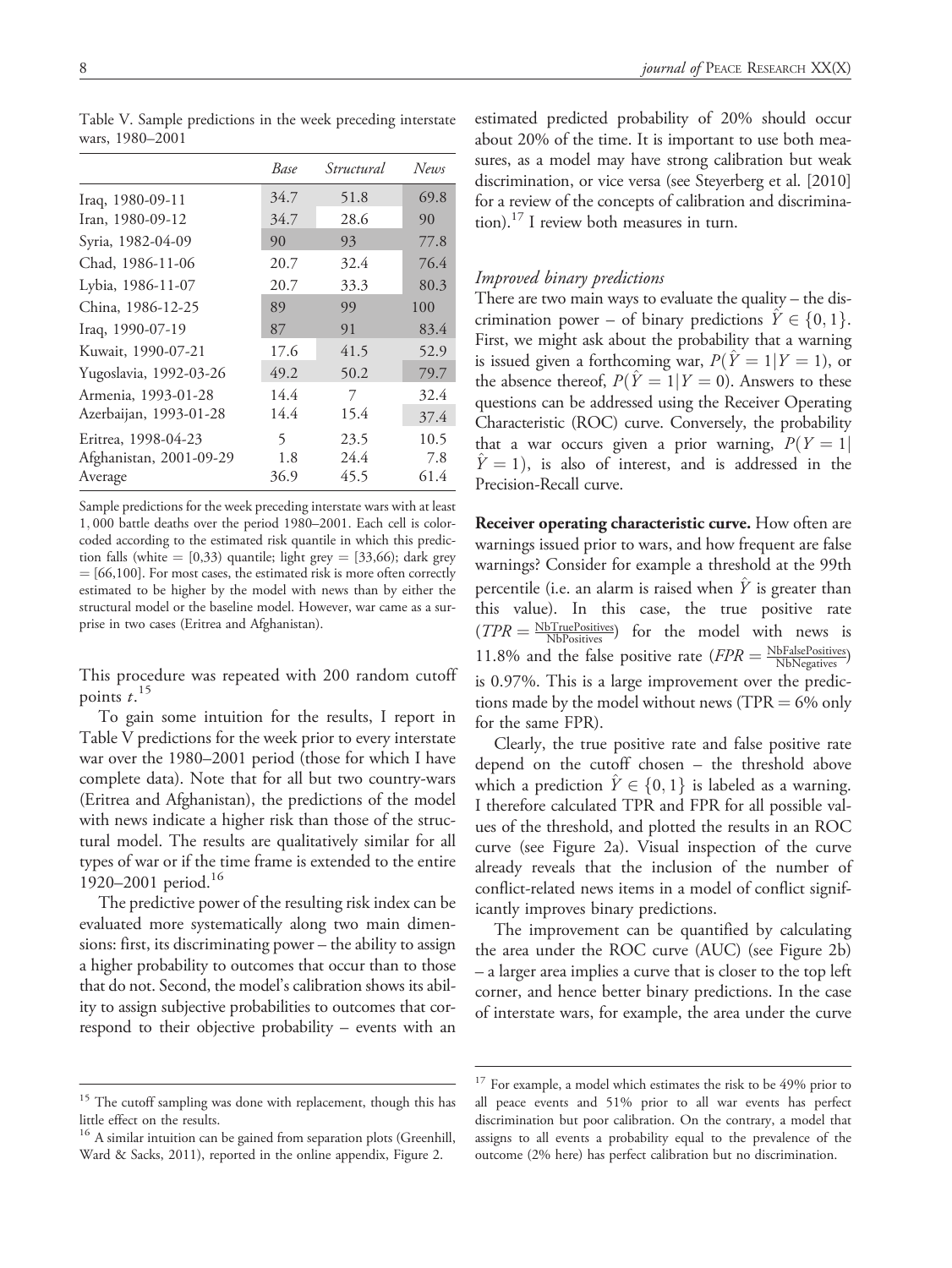



a. Receiver operating characteristic (ROC) curves displaying the trade-off between the true positive rate  $(TPR \equiv P(\hat{Y} = 1|Y = 1))$  and the false positive rate

(FPR  $\equiv P(\hat{Y} = 1|Y = 0)$ ) for interstate wars only (Sing et al., 2005). The curves show the trade-offs in the choice of a threshold for the detection of war, between the detection of a large proportion of wars (high TPR) and false warnings (high FPR). The best possible prediction method would yield a point in the upper left corner of the ROC space, representing no false negatives and no false positives. Curves that tend toward this ideal are better than those closer to the 45 degree line, which corresponds to random predictions. b. Area under the curve (AUC) of the three models for different classes of war. The error bars represent the standard errors of the AUC, obtained by bootstrapping.

for the model with news is 0.785, as opposed to 0.693 for the structural model and 0.68 for the base model, which illustrates the considerable improvement offered by the inclusion of news in the model. This finding is not limited to interstate wars. The inclusion of conflictrelated news significantly improves the predictions over a model with only structural variables for all types of wars, although the improvement is more modest for small conflicts and intrastate wars (see Figure 2b).<sup>18</sup>

Precision-recall curves. Because the ROC curve is conditioned on the actual occurrence of war  $(P(Y = 1 | Y = 1))$ , it has the advantage of being independent of the prevalence of conflict  $P(Y = 1)$ . Yet an almost perfect ROC curve can also be misleading, as it does not inform us about the perhaps more relevant question: how often are alarms actually followed by conflict, that is,  $P(Y = 1 | \hat{Y} = 1)$  – a statistic referred to as 'precision'?<sup>19</sup>

Figure 3a plots the typical precision-recall curve, often used in information retrieval (Manning & Schütze, 1999), which has been cited as an alternative to ROC curves for skewed data (Bockhorst & Craven, 2005). Here we see that for any recall level, the precision of the model with news is far higher than in the model without news. As in the ROC curve, this improvement can be quantified by calculating the area under the precision-recall curve. Figure 3b shows how much improvement is gained by the inclusion of news in the model. Again, we find a dramatic improvement for interstate wars, and a much more modest improvement for intrastate wars.

 $^{18}$  The reader might wonder about the discrepancy between the AUC  $\,$ for interstate wars reported here and those obtained by, for example, Beck, King & Zeng (2004). The different results are explained first by different dependent variables (dyad-wars vs. country-wars), and by differences in the coarseness of our respective time series (yearly for Beck, King & Zeng [2004], weekly here). I show in ongoing work that adding information about conflict-related news items to the model in Beck, King & Zeng (2004) also leads to significant improvements in the predictions.

<sup>19</sup> Obviously, the two probabilities are related by Bayes' theorem, but it is nevertheless informative to report this result – often called 'precision' – in particular in the context of rare events, as it informs us about the reliability of a prediction. To see this, consider the following simple table:

|   |                | $\theta$ | ı |  |
|---|----------------|----------|---|--|
| Ÿ | $\overline{0}$ | 95       | 0 |  |
|   |                |          |   |  |

Here wars are always correctly anticipated when they occur (i.e.  $P(\hat{Y} = 1 | Y = 1) = 1$ , and false warnings are rare  $(P(Y = 1 | Y = 0) = 4/99 \approx 0.04)$ . But these results can be misleading, as it is also the case that a warning is actually followed by a war in only 20% of cases  $(P(Y = 1 | Y = 1) = 0.2$ %). It is this 'precision' that I now report.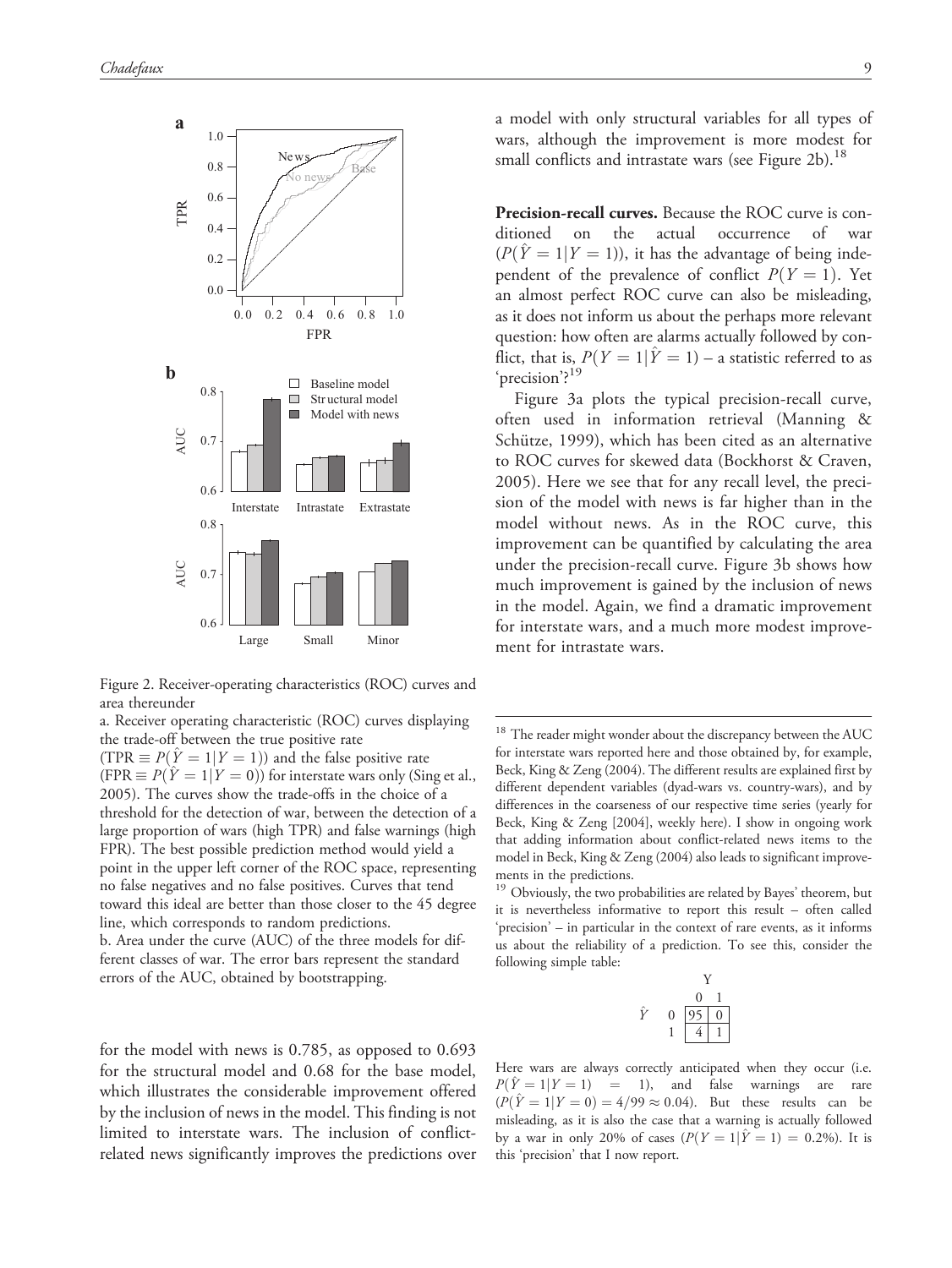

Figure 3. Precision-recall curves and area thereunder a. Precision-recall (PR) curve for the onset of interstate wars  $(> 1,000$  battle deaths) within three months. 'Recall' refers to the probability that a given war is correctly predicted  $(P(Y = 1 | Y = 1))$ , while precision is the probability that a war actually happens given that a positive warning was issued  $(P(Y = 1 | \hat{Y} = 1)).$ 

b. For each type of war and model, the area under the precision-recall curve (AUPC) was computed and compared across models. We measure the improvement between the structural model and the model with news as  $\frac{AUPC_{new}}{AUPC_{sum}}$ .

## Improved probabilistic predictions

Policymakers are not only interested in binary predictions – 'Will war occur?' – but also estimates of the probability of an event – 'What is the probability of a war onset within the next few months?'. I now show that, in addition to improving binary predictions, the tension-based index also improves estimates of the probability of war. I calculated for given ranges of predictions (i.e.  $\hat{Y} \in [0, 0.05), \hat{Y} \in [0.05, 0.1)$ , etc.) the prevalence of conflict in the next three months. That is, for all cases



Figure 4. Calibration plots of the risk index against actual occurrence rate of conflict, 1920–2001 and adjusted Brier scores

a. The plot is a visual estimate of how closely the predicted probabilities agree with the actual outcomes (all wars within one year). In the ideal case, conflict should happen in  $x\%$  of cases when the prediction is x (i.e.  $P(Y = 1|\hat{Y} = x) = x$ ). A perfect model would make predictions along the 45 degree line. (Note that the drop in actual occurrence rate when the predicted probability is close to 1 is caused by the low number of observations in that bin. A coarser binning removes this effect.)

b. Adjusted Brier score – a measure of calibration – for different types of war. The plot displays the improvement in the adjusted Brier score, compared to the baseline model (improvement=  $adj. BS_{base}/adj. BS_{model} - 1$ ).

in which the probability of conflict was estimated between, say, 20% and 25%, did war actually occur in 20% to 25% of these cases?

Calibration can first be assessed visually – using a calibration plot as in Figure 4a, which shows the agreement between the estimated risk derived from the model and the actual risk of war. Better calibrations are those that (i) follow the 45-degree line and (ii) predict a larger range of values. I note that the occurrence of a conflict within three months can be forecasted with up to 85% confidence, meaning that wars occurred within three months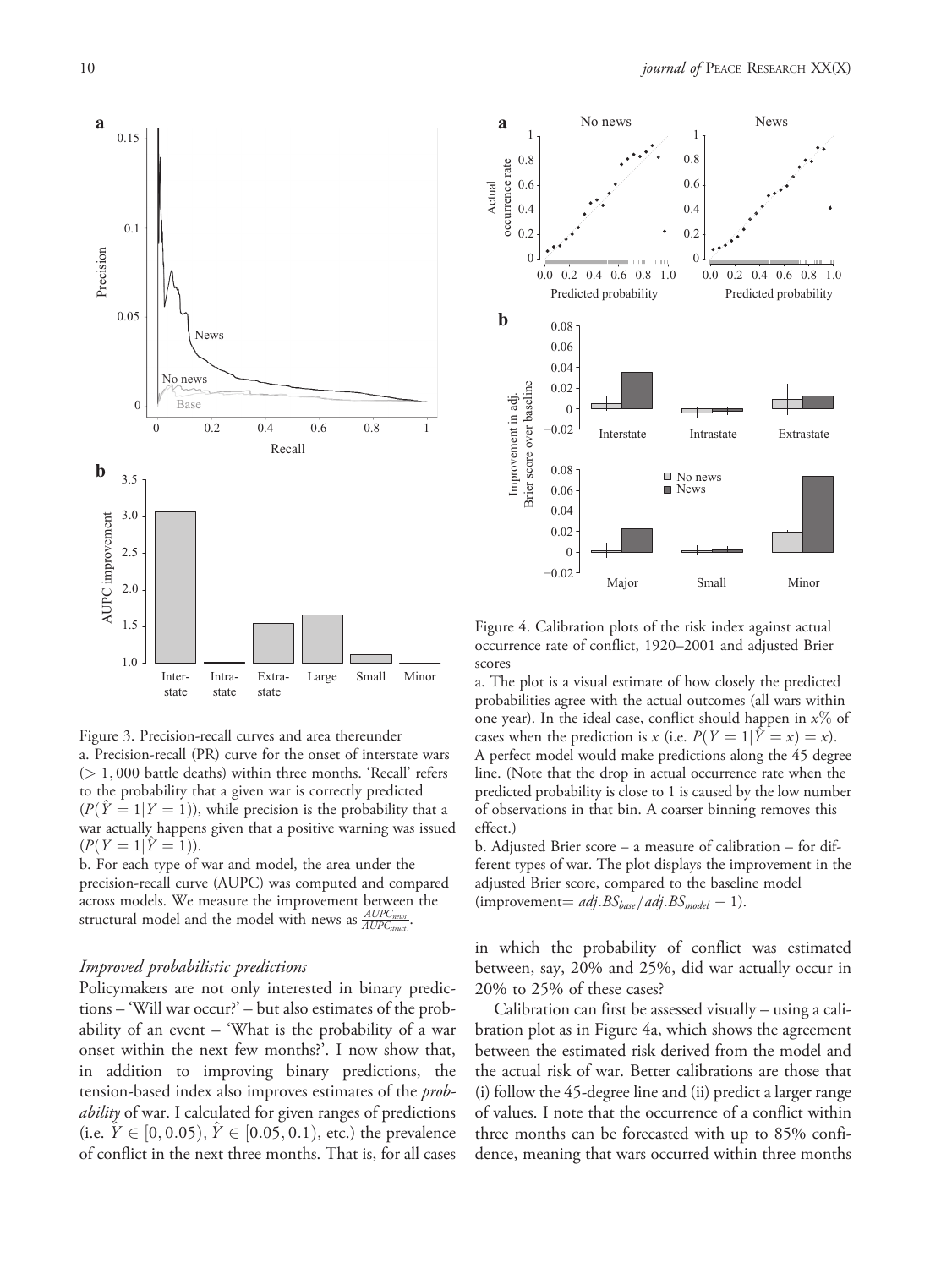of about 85% of cases in which an 85% risk was predicted. Conversely, peace tended to prevail when the index forecasted a low risk of conflict. Visually, we also see the better fit of the model with conflict-related news than the structural model, which departs more from the 45 degree line.

The improvement in calibration as compared to the structural model can be quantified using the Brier Score (BS) – a metric often used in meteorology (Brier, 1950; see Wilks, 2011: 331 for a good introduction to the Brier score). For each of  $N$  predictions, the Brier score measures the mean squared difference between the predicted probability  $\hat{Y}_n \in [0, 1]$  and the actual outcome  $Y_n \in \{1, 0\}$  – the occurrence or not of a conflict within the next three months. A lower Brier score indicates better calibration of predictions

$$
BS = \frac{1}{N} \sum_{n \in N} (\hat{Y}_n - Y_n)^2.
$$

Unfortunately, the Brier score is ill suited for the estimation of calibration in the case of rare events. Indeed an excellent (i.e. low) Brier score can be obtained by simply predicting probabilities equal to the overall probability of conflict in the population. For example, predicting  $Y = 0$  is likely to yield a very good (low) Brier score, since most cases are indeed 0, whereas a prediction that detects rare events but also issues a few false positives will be punished despite its ability to find needles in the haystack.

To address this problem, I therefore propose an alternative score in which the punishment received for a mistake is weighed by the overall probability of a given outcome:

$$
BS_{adj.} = \frac{1}{N} \sum_{n \in N} (\hat{Y}_n - Y_n)^2 \times (1 - P(Y_n = y_n)),
$$

where  $y_n \in \{0, 1\}$ . Consider for example a sample size  $N = 1,000$  with 999 negatives and 1 positive. Then for  $\hat{Y}_n = 0$  when  $Y_n = 1$ , the increase (i.e. loss) in the adjusted Brier score is 0.999.<sup>20</sup> If, however,  $\hat{Y}_n = 1$ when  $Y_n = 0$ , the loss is 0.001 – a smaller loss reflecting the idea that missing the rare event should be punished more severely than deviating from the almost certain prediction value.<sup>21</sup> Figure 4b plots the relative improvement in the adjusted Brier score by type and magnitude of war.

$$
^{21} 12 \times (1 - P(Y_n = 0)) = 1 \times (1 - 0.999) = 0.001.
$$

#### Increased warning time

Finally, forecasting wars is most useful if it can give policymakers sufficient warning time to react, and ideally avert the disaster. More precisely, I consider successful a warning that occurs at any time within a period  $[t - 3mo - \delta, t - \delta]$ , where t denotes the onset of war, and  $\delta$  denotes a warning time. So far I have taken  $\delta$  to be one week (i.e. a warning was deemed correct if it occurred within three months of the conflict onset, but no later than one week prior to war). How do results change for larger values of  $\delta$ ?

The area under the curve was computed for increasingly larger values of  $\delta$  and the present risk index was found to significantly outperform other models even with large warning times (see Figure 5). In other words, the additional information offered by a count of conflictrelated news items extends well before the onset of war – more than one year earlier in the case of interstate wars, and about six months earlier for intrastate wars – giving policymakers significant additional warning time.

# **Conclusion**

The prediction of wars has received relatively little attention in the literature, in sharp contrast to fields such as finance and geology. One important difference is the availability of data: whereas financial data are readily available in fine-grained time series, information about military spending, diplomatic agreements and other international events is far more difficult to collect, harmonize and analyze.

In this context, three main contributions were made. First, I collected a new dataset on the weekly occurrence by country of certain conflict-related terms. While imperfect – the list is ad hoc and is a simple count, not an in-depth analysis of the content of each article – these data offer some rare advantages: their frequency (weekly) is superior to most existing data; their time span is also long, going back to the beginning of the 20th century; and they are largely independent of issues of harmonization, reliability or manipulation.

A second contribution is to show that these data are a strong predictor of conflict. The number of conflictrelated news items increases dramatically prior to conflicts, and therefore we can conjecture that contemporaries do witness and notice the rise of tensions. Wars rarely emerge out of nowhere, though more research will be needed on the interesting cases in which journalists failed to pick up relevant clues, and hence where war came as a surprise.

Finally, I showed the ability of the measure of tensions based on conflict-related news to function as a

 $2^{20}$   $1^2 \times (1 - P(Y_n = 1)) = 1 \times (1 - 0.001) = 0.999$ .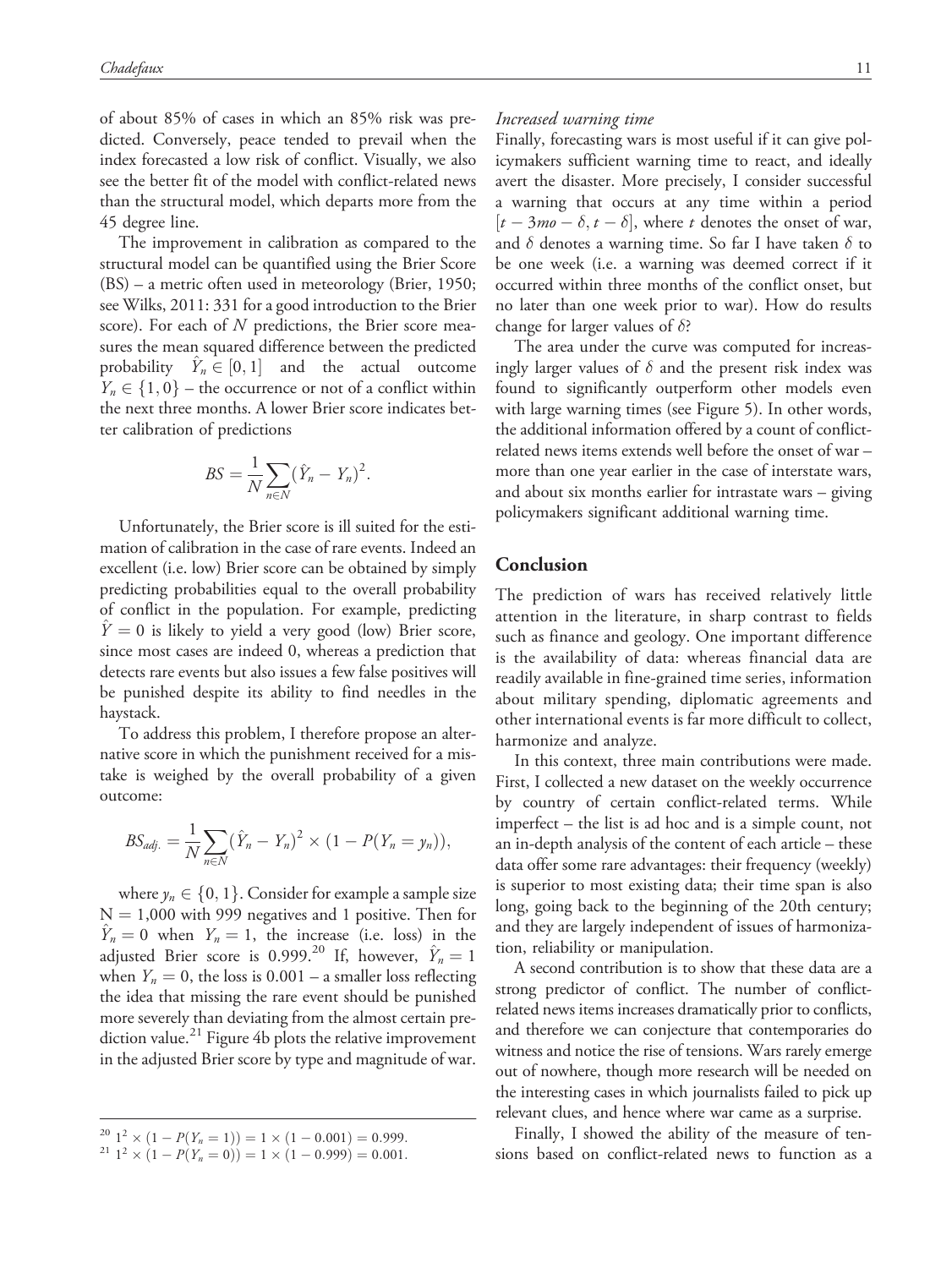

Figure 5. Predictive power (AUC) of various models for different warning times Predictive power of the three models as warning time increases, as measured by the Area Under the Curve. 'Interstate' ('intrastate') wars with at least 1,000 battle deaths; 'large' ('minor') wars are those with at least 10; 000 (less than 1; 000) battle deaths. The vertical bars represent the standard error of the AUC, obtained by bootstrap.

reliable early warning signal, using only information available at the time. In particular, it improves for every type of war (inter- or intrastate, large or small) the precision with which we can answer questions such as 'Will a war occur next year?', 'What is the probability of a war happening next year?' and 'Will a war happen in exactly one year from today?'.

However, it is important to emphasize that the aim here was not simply to maximize predictive power. More complex models may perform better in that regard, using expert opinions, game theory, or more elaborate statistical techniques (Obrien, 2010). Rather, the goal was mainly to assess the value-added of an index of conflict-related news over structural variables. More complex models would have improved the predictive value of both models, but would not have given us additional information about either the value of the index derived here, or the ability of contemporaries to predict wars. In turn, the validation of the present index is crucial for future research, as it establishes it as a reliable historical metric of international tensions, and hence shows that it can be used to study important questions that have eluded scholars for lack of sufficiently fine-grained and comprehensive historical data. For example, what are the *immediate* geopolitical

effects of changes such as democratization or increases in military budgets? How do alliance networks affect the spreading of tensions over time and space? And do democracies just not fight each other, or do they simply keep their escalation short of war. In that sense, prediction here was merely a way to validate the index of tensions as a proxy for geopolitical tensions. I hope that scholars will use this index to re-examine in more depth some of the central questions of international relations.

## Replication data

All analyses were conducted using R 2.15.3. The dataset, replication R files and an output log for the empirical analysis can be found at http://www.prio.no/jpr/ datasets.

# Acknowledgements

I wish to thank two anonymous reviewers and the editor at the Journal of Peace Research for their particularly thoughtful feedback. Bob Axelrod, Robert ten Brincke, Karsten Donnay, Hein Goemans, Dirk Helbing, Rob Hyndman, Michael Mäs, Jim Morrow, Amin Mazloumian, Jonson Porteux, Sebastian Schutte, and participants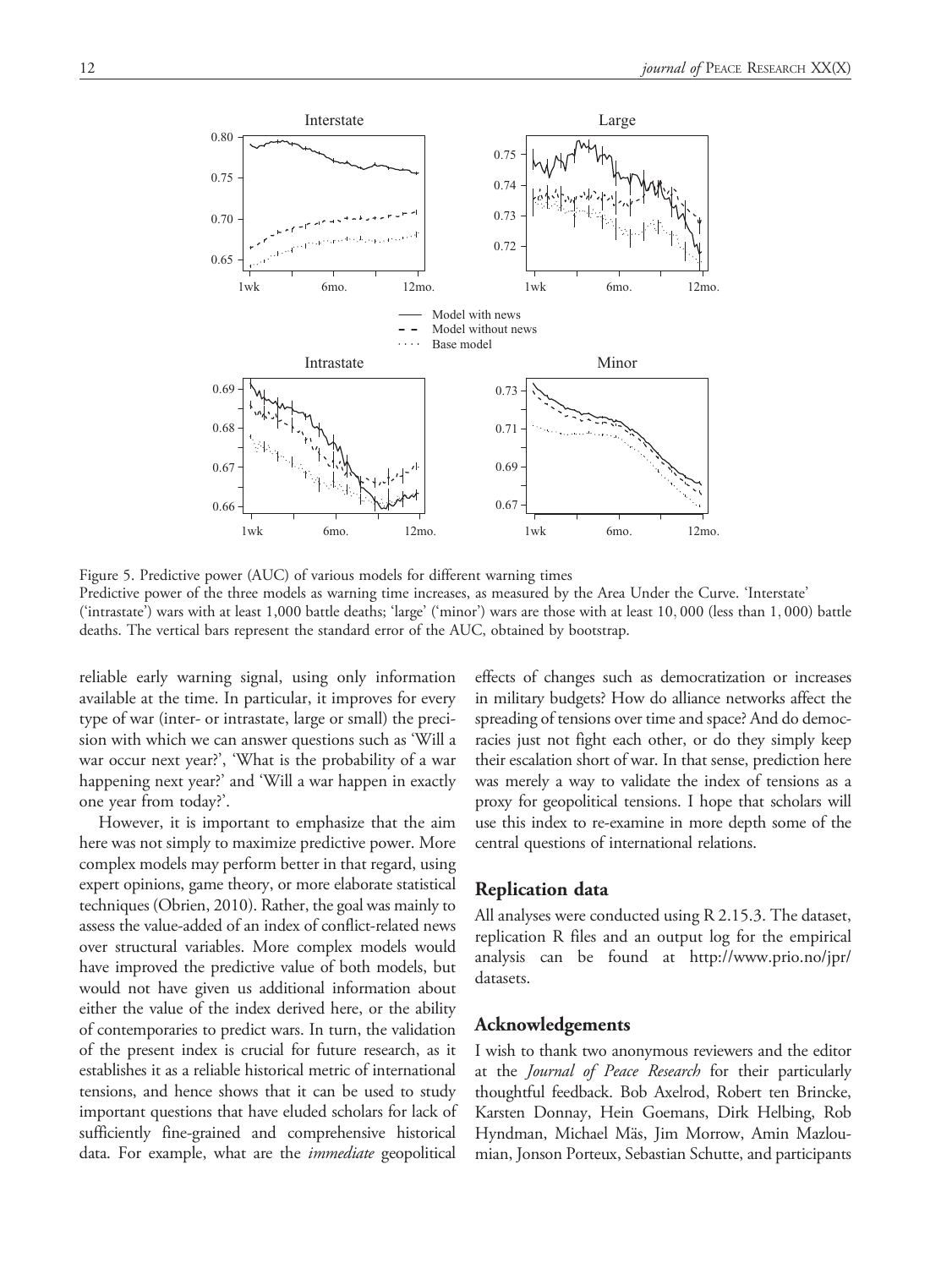of the SOMS internal seminar also contributed valuable comments.

# References

- Azar, Edward E (1980) The conflict and peace data bank (COPDAB) project. Journal of Conflict Resolution 24(1): 143–152.
- Beck, Nathaniel; Jonathan N Katz & Richard Tucker (1998) Taking time seriously: Time-series–cross-section analysis with a binary dependent variable. American Journal of Political Science 42(4): 1260–1288.
- Beck, Nathaniel; Gary King & Langche Zeng (2000) Improving quantitative studies of international conflict: A conjecture. American Political Science Review 94(1): 21–36.
- Beck, Nathaniel; Gary King & Langche Zeng (2004) Theory and evidence in international conflict: A response to de Marchi, Gelpi, and Grynaviski. American Political Science Review 98(2): 379–389.
- Berg, Joyce E; Forrest D Nelson & Thomas A Rietz (2008) Prediction market accuracy in the long run. International Journal of Forecasting 24(2): 285–300.
- Bernauer, Thomas & Nils P Gleditsch (2012) New event data in conflict research. International Interactions 38(4): 375–381.
- Bockhorst, Joseph & Mark Craven (2005) Markov networks for detecting overlapping elements in sequence data. In: Advances in Neural Information Processing Systems 17 [\(http://books.nips.cc/nips17.html\)](http://books.nips.cc/nips17.html).
- Bosler, Naomi & Gerald Schneider (2011) The oracle or the crowd? Experts versus the stock market in forecasting ceasefire success in the Levant. Paper presented at the annual meeting of the International Studies Association, Montreal, 16 March [\(http://citation.allacademic.com/meta/p501371](http://citation.allacademic.com/meta/p501371_index.html) [\\_index.html\).](http://citation.allacademic.com/meta/p501371_index.html)
- Brier, Glenn W (1950) Verification of forecasts expressed in terms of probability. Monthly Weather Review 78(1): 1–3.
- Bueno de Mesquita, Bruce (2002) Predicting Politics. Columbus, OH: Ohio State University Press.
- Bueno de Mesquita, Bruce (2009) The Predictioneers Game. New York: Random House.
- Carter, David B & Curtis S Signorino (2010) Back to the future: Modeling time dependence in binary data. Political Analysis 18(3): 271–292.
- Chadefaux, Thomas (2011) Bargaining over power: When do shifts in power lead to war? *International Theory* 3(2): 228–253.
- Choucri, Nazli (1974) Forecasting in international relations: Problems and prospects. International Interactions 1(2): 63–86.
- Correlates of War Project (2008) State System Membership List, v2008.1 [\(http://correlatesofwar.org\).](http://correlatesofwar.org)
- De Marchi, Scott; Christopher Gelpi & Jeffrey D Grynaviski (2004) Untangling neural nets. American Political Science Review 98(2): 371–378.
- Deutsch, Karl (1957) Mass communications and the loss of freedom in national decision-making: A possible research approach to interstate conflicts. Conflict Resolution 1(2): 200–211.
- Faten, Ghosn; Glenn Palmer & Stuart Bremer (2004) The MID3 data set, 1993–2001: Procedures, coding rules, and description. Conflict Management and Peace Science 21(2): 133–154.
- Fearon, James D & David D Laitin (2003) Ethnicity, insurgency, and civil war. American Political Science Review 97(1): 75–90.
- Feder, Stanley A (2002) Forecasting for policy making in the post-Cold War period. Annual Review of Political Science 5(1): 111–125.
- George, Alexander L (1956) Prediction of political action by means of propaganda analysis. Public Opinion Quarterly 20(1): 334–345.
- Glaser, Charles L (2000) The causes and consequences of arms races. Annual Review of Political Science 3(1): 251–276.
- Gleditsch, Kristian S & Michael D Ward (2011) Forecasting is difficult, especially the future: Using contentious issues to forecast interstate disputes. Journal of Peace Research 50(1): 17–31.
- Goldstone, Jack A; Robert H Bates, David L Epstein, Ted R Gurr, Michael B Lustik, Monty G Marshall, Jay Ulfelder & Mark Woodward (2010) A global model for forecasting political instability. American Journal of Political Science 54(1): 190–208.
- Greenhill, Brian; Michael D Ward & Audrey Sacks (2011) The separation plot: A new visual method for evaluating the fit of binary models. American Journal of Political Science 55(4): 991–1002.
- Holsti, Ole R (1963) The value of international tension measurement. Journal of Conflict Resolution 7(3): 608-617.
- Hunt, William B (1997) Getting to War: Predicting International Conflict with Mass Media Indicators. Ann Arbor, MI: University of Michigan Press.
- Huth, Paul K (1998) Standing Your Ground: Territorial Disputes and International Conflict. Ann Arbor, MI: University of Michigan Press.
- King, Gary & Will Lowe (2003) An automated information extraction tool for international conflict data with performance as good as human coders: A rare events evaluation design. International Organization 57(3): 617–642.
- Lebovic, James H (1998) Consider the source: Organizational bias in estimates of foreign military spending. International Studies Quarterly 42(1): 161–174.
- Lebovic, James H (1999) Using military spending data: The complexity of simple inference. Journal of Peace Research 36(6): 681–697.
- Leetaru, Kalev H (2011) Culturomics 2.0: Forecasting large-scale human behavior using global news media tone in time and space. First Monday 16(9) [\(http://firstmon](http://firstmonday.org/ojs/index.php/fm/article/view/3663) [day.org/ojs/index.php/fm/article/view/3663\).](http://firstmonday.org/ojs/index.php/fm/article/view/3663)